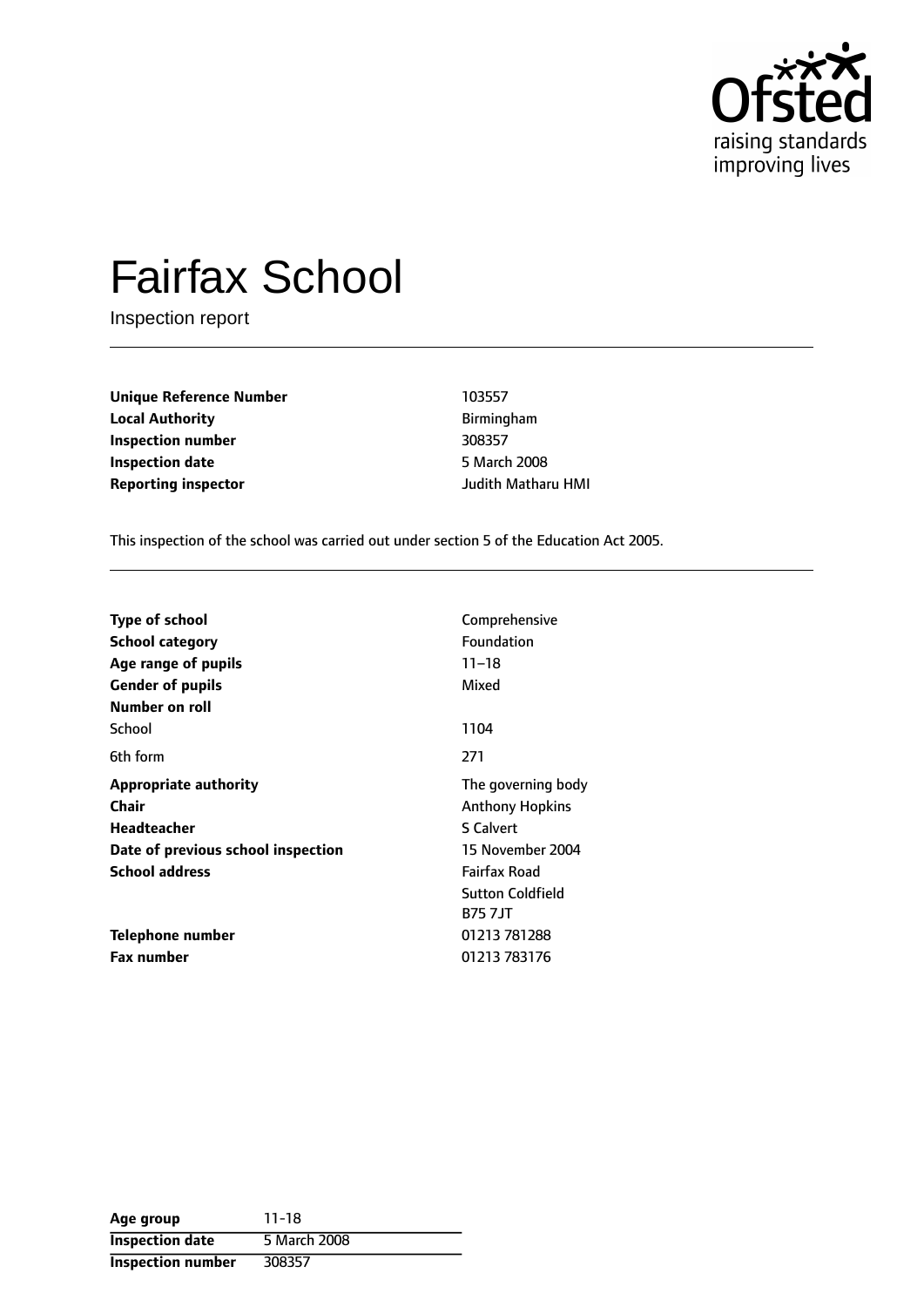.

© Crown copyright 2008

#### Website: www.ofsted.gov.uk

This document may be reproduced in whole or in part for non-commercial educational purposes, provided that the information quoted is reproduced without adaptation and the source and date of publication are stated.

Further copies of this report are obtainable from the school. Under the Education Act 2005, the school must provide a copy of this report free of charge to certain categories of people. A charge not exceeding the full cost of reproduction may be made for any other copies supplied.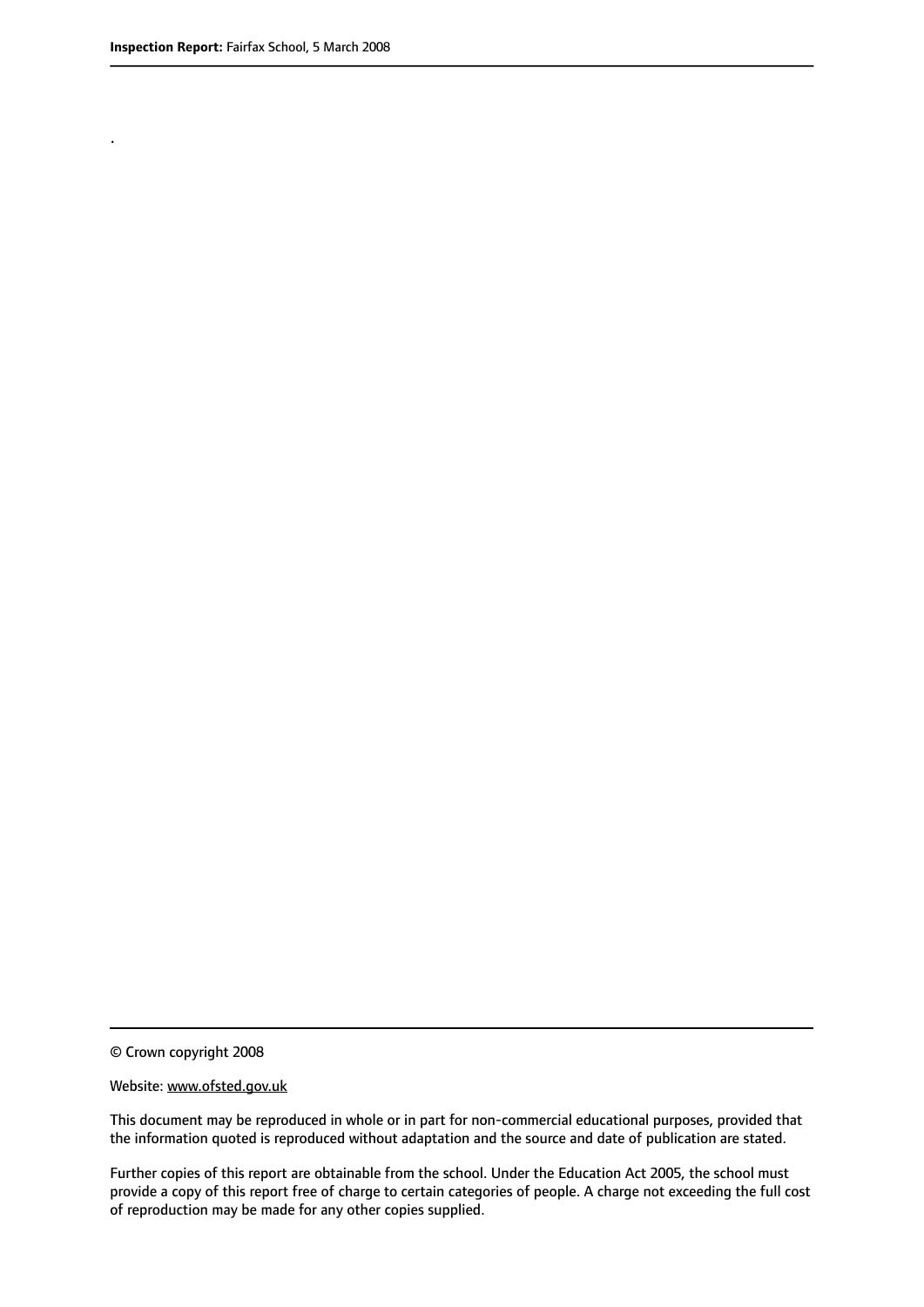# **Introduction**

The inspection was carried out by one of Her Majesty's Inspectors and an Additional Inspector. The school was visited for one day. Inspectors evaluated the overall effectiveness of the school and investigated the following issues: achievement and standards, teaching and learning and leadership and management. Evidence was gathered from the school's self-evaluation, national published assessment data and the school's own assessment records and documentation, observation of the school at work, interviews with senior members of staff, governors and students, and the parents' questionnaires. Other aspects of the school's work were not investigated in detail, but inspectors found no evidence to suggest that the school's own assessments, as given in its self-evaluation, were not justified, and these have been included where appropriate in this report.

## **Description of the school**

This is a larger than average sized  $11-18$  comprehensive school serving the area of Sutton Coldfield. There is enhanced provision for students with a range of physical disabilities. The number of students with learning difficulties and/or disabilities is below the national average, as is the number of students known to be eligible for free school meals. The majority of students are of White British backgrounds. The school holds the following awards: Artsmark Silver, Sports Mark, the Healthy Schools Award, the International Schools Award and Investors in People Award. Specialist status for Business and Enterprise was awarded in September 2004.

## **Key for inspection grades**

| Outstanding  |
|--------------|
| Good         |
| Satisfactory |
| Inadequate   |
|              |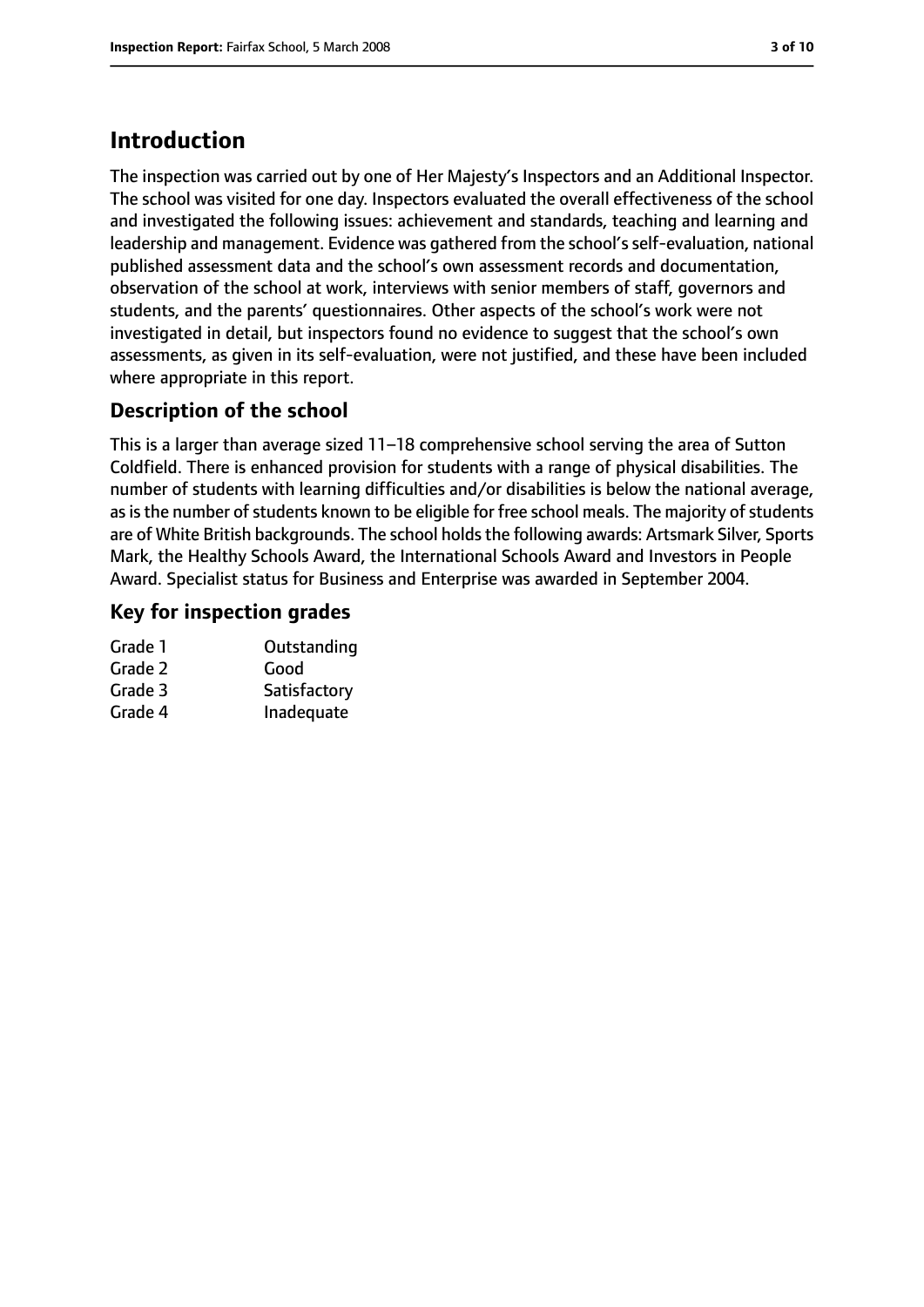# **Overall effectiveness of the school**

#### **Grade: 2**

Fairfax School is a successful and inclusive school. Inspectors agree with the school's judgement that the overall standard of education provided is good.

Students join the school with above average attainment. The school builds on this to achieve good standards that have been well above the national average in Key Stage 3 tests over recent years. In 2007, results at the end of Year 9 slipped, particularly in science and at the higher levels in English. The school has responded to this vigorously. Careful and systematic monitoring of students' progress has been introduced, which has helped school staff in identifying where interventions are necessary. A range of suitable strategies, such as individual mentoring, are used as appropriate, which is boosting progress. Above average standards have been consistently achieved over recent years at Key Stage 4. In particular, the number of students gaining good passes in English and mathematics is consistently well above average. Students of all abilities, including those with learning difficulties and/or disabilities, make good progress from Years 7 to 11. This is because the school sets challenging targets for students at both key stages and hasimproved the academic guidance and support provided for them. Achievement and standards in the sixth form are satisfactory, and improving. School leaders are careful to analyse any areas of relative underperformance. They are accurate in their analysis of the school's strengths and weaknesses. For example, they are aware of the continuing priorities to raise standards and achievement in science and modern foreign languages throughout the school and standards in the sixth form. Action taken by the school is successfully tackling underperformance in these areas.

Specialist status in business and enterprise contributes strongly to the school's success. This is evident all around the school: in the teaching and learning developments led by the specialist subjects and the results in these areas, the impact on curriculum provision for the school and wider community and, most notably, on students' personal and social development. Here, there is evidence of outstanding development of future work-related skills through enterprise activities that permeate the ethos of the school.

Students' personal development, including their spiritual, social, moral and cultural development, is good. Their behaviour is good in lessons and around school. Most students enjoy their learning and display confidence and positive attitudes. Students' contribute very well to the life of the school and the wider community. They particularly enjoy the wide range of activities available to them. As one student commented, 'We are lucky here because there is always something going on that is fun to do'. Students' views are listened to and acted upon. They have a number of opportunities to feedback their views. For example, the headteacher's 'Tutor Group of the Week' enables students to discuss school issues and provide feedback on teaching and learning. Students hold their headteacher in high regard; they like the fact that she is highly visible around school, knows many of them by name and is firm, but approachable.

A relatively small number of parents responded during the inspection with completed questionnaires. Of these, the majority reported favourably on many aspects of the school, particularly the range of opportunities available and the support and dedication of staff. A minority of parents raised concerns about whether children's views are properly considered and about the quality of aspects of leadership and management. Such concerns were not supported by the inspection evidence.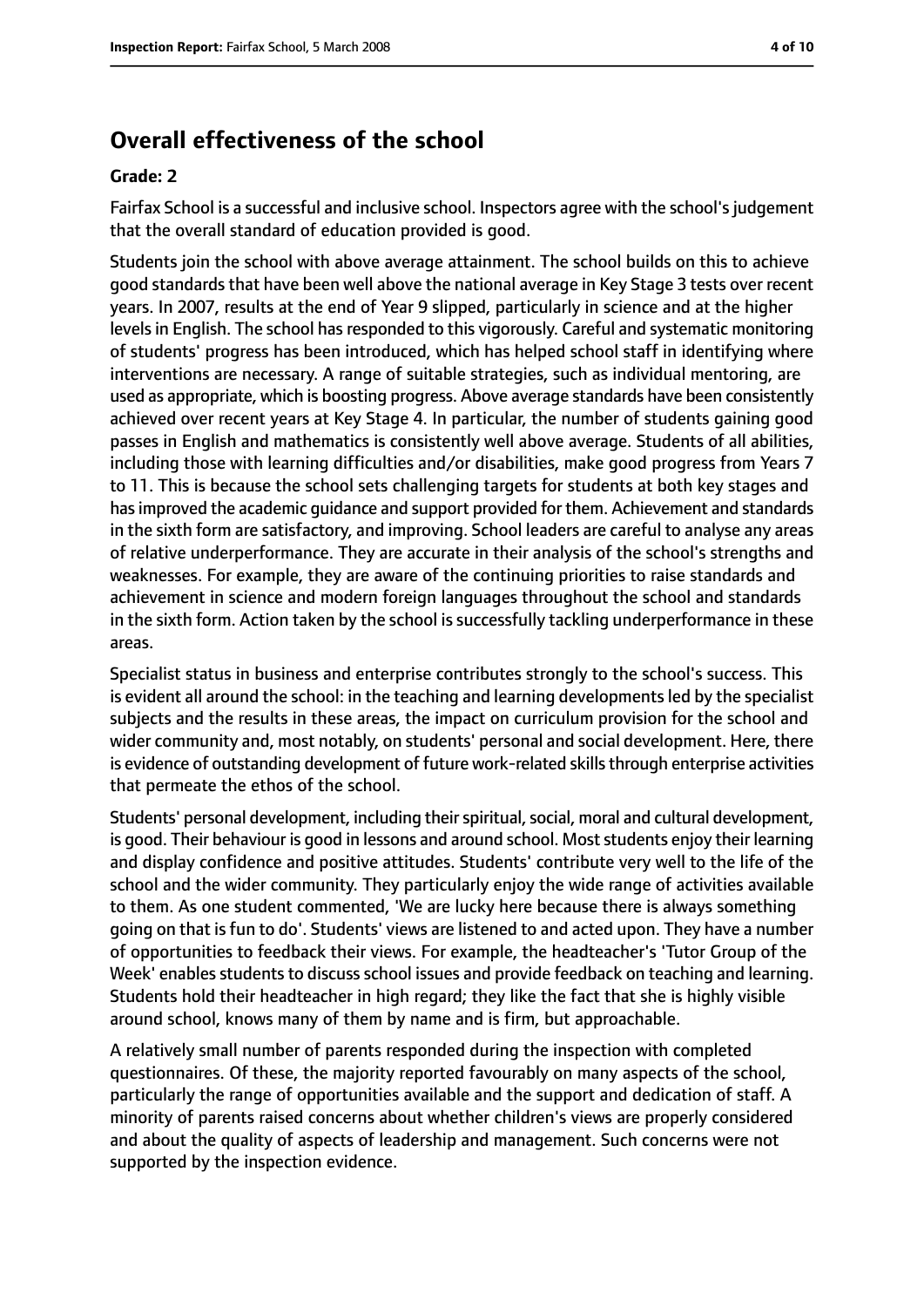Teaching and learning are good. Teachers plan and structure their lessons well and routinely share clear learning objectives with students. They have high expectations of behaviour and the vast majority of students respond to this well. The atmosphere in lessons is calm and positive. Relationships between adults and students are good. In the most successful lessons, teachers demonstrate skill in providing high levels of challenge for all students. They engage students through a variety of interesting and relevant tasks, which encourages pair and group work. This is prompting valuable independent and cooperative learning skills. There are examples of good assessment in lessons, with clear feedback on the criteria forsuccess and how the students might improve. However, this is inconsistent across the school. Sometimes, valuable opportunities to improve the quality of work and to help students to focus on improving their own learning are not fully exploited.

The curriculum was not inspected in detail, but it is evident that a full curriculum review has recently taken place, which has resulted in appropriate revisions. This is an inclusive school, and developments in vocational provision are continuing well in order to meet the needs of all students. The wide range of enrichment and extra-curricular activities complement the curriculum well; in particular, large numbers of students enjoy a variety of sporting, musical, drama and arts activities. A very large number participate in the Duke of Edinburgh Award scheme, with considerable success at the Gold Award level. Opportunities are seized to compete in a vast array of local, regional and national competitions in which students enjoy considerable success.

Arrangements for safeguarding students are robust and fully meet all statutory requirements. One of the factors contributing to the recent improvement in students' progressisthe improved academic monitoring that is now established. Whilst care for students' welfare and well-being has been a consistently strong feature of the school, the tracking of students' progress at departmental and whole-school levels was considered by school leaders to be less effective. Considerable progress has been achieved in this respect. There is some excellent practice, for example in design and technology, where regular and detailed assessment information provides staff and students with information about progress and areas for improvement. The school is well led and managed. The headteacher provides clear direction for the work of the school and good leadership. She has a sharp understanding of the areas in need of improvement. Effective self-evaluation is enabling the school to build on its strengths and eliminate any perceived weaknesses. The headteacher is well supported by a capable leadership team, which should be completed next term when a newly-appointed deputy headteacher joins the team. Much has been achieved in a short time, notably the reorganisation of the sixth form, a thorough curriculum review, and restructuring of the timetable, with imaginative restructuring of staffing and responsibilities in order to move the school forward in raising achievement. Good systems are in place to monitor teaching and learning and student progress. Following the staffing restructuring, subject and pastoral leaders are in a position to make stronger contributions to the improvement agenda. They form an increasingly effective middle leadership team. They are clear about their roles in developing teaching and learning and in raising achievement. Most provide good direction for the work of their teams. Governors support the school well and hold it to account effectively. They are clear about the school's priorities and where there are still improvements to be made. Overall, there has been good improvement since the last inspection. There is strong and purposeful ambition to improve further and good capacity for this.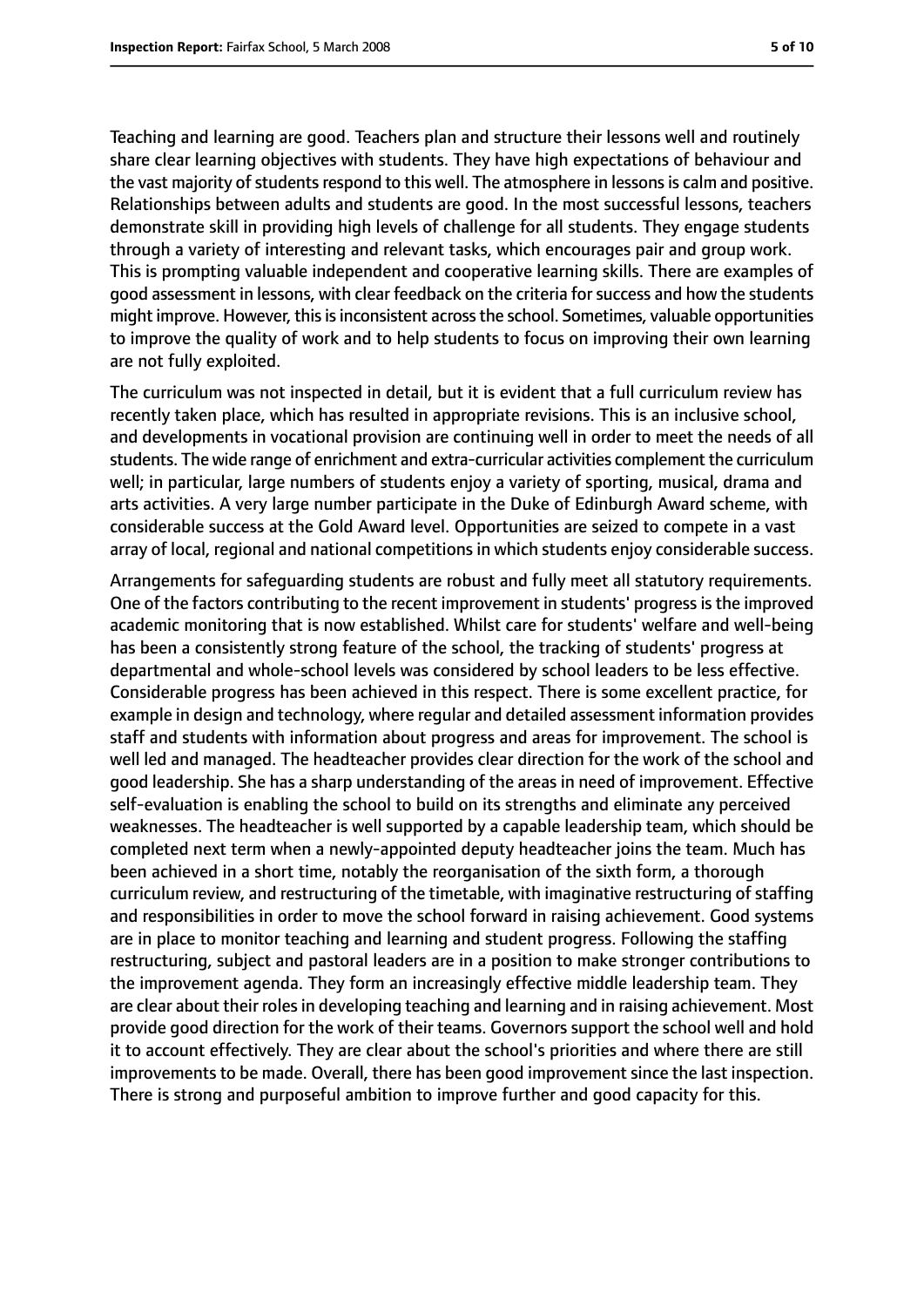## **Effectiveness of the sixth form**

#### **Grade: 3**

The sixth form is satisfactory and rapidly improving. Standards achieved are satisfactory; the school is aware that raising standards is a priority and is making determined efforts to improve results. Senior leaders are fully aware of the logistical difficulties posed by the previous shared provision with another school. After a full review, the school has reverted to having its own sixth form provision on one site. Students' current progress is rapidly improving, due to the close monitoring and interventions now in place. Sixth form students are very positive about their courses and value the good relationships they have with their teachers. They enjoy the enrichment activities and the various responsibilities available to them. The comment, 'It is very easy to get involved here as there is so much going on' typifies students' views. Teaching and learning are satisfactory and improving. Students comment favourably on the good guidance and support provided, including academic mentoring. The quality of leadership and management of the sixth form is good. It is rigorous and accurate in its analysis of the strengths and weaknesses of the provision.

## **What the school should do to improve further**

- Improve results in external examinations in the sixth form.
- Raise standards in science and modern foreign languages throughout the school.
- Ensure students are aware of the criteria for success in all lessons and that they are clear about what they have to do to improve their work.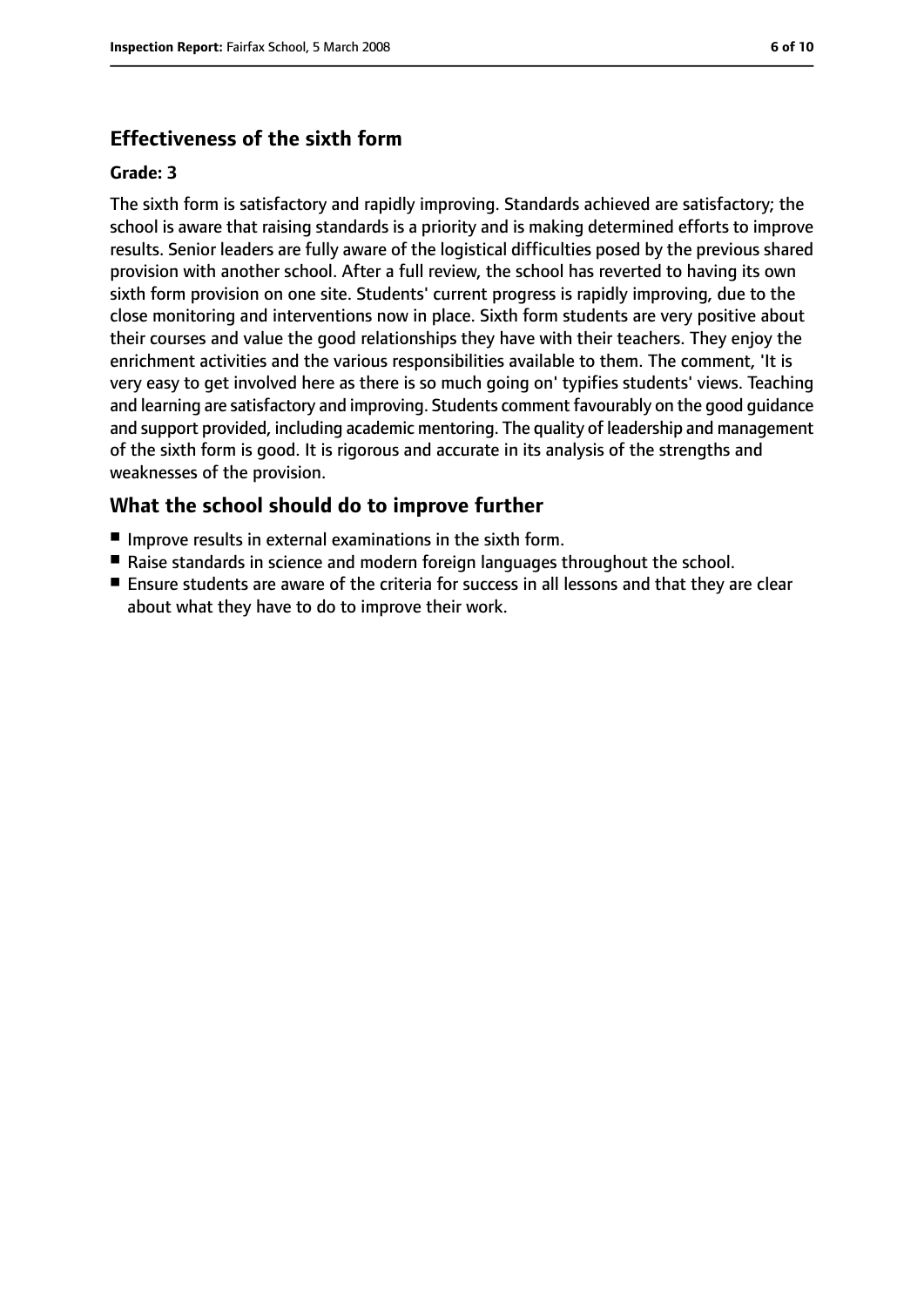**Any complaints about the inspection or the report should be made following the procedures set out in the guidance 'Complaints about school inspection', which is available from Ofsted's website: www.ofsted.gov.uk.**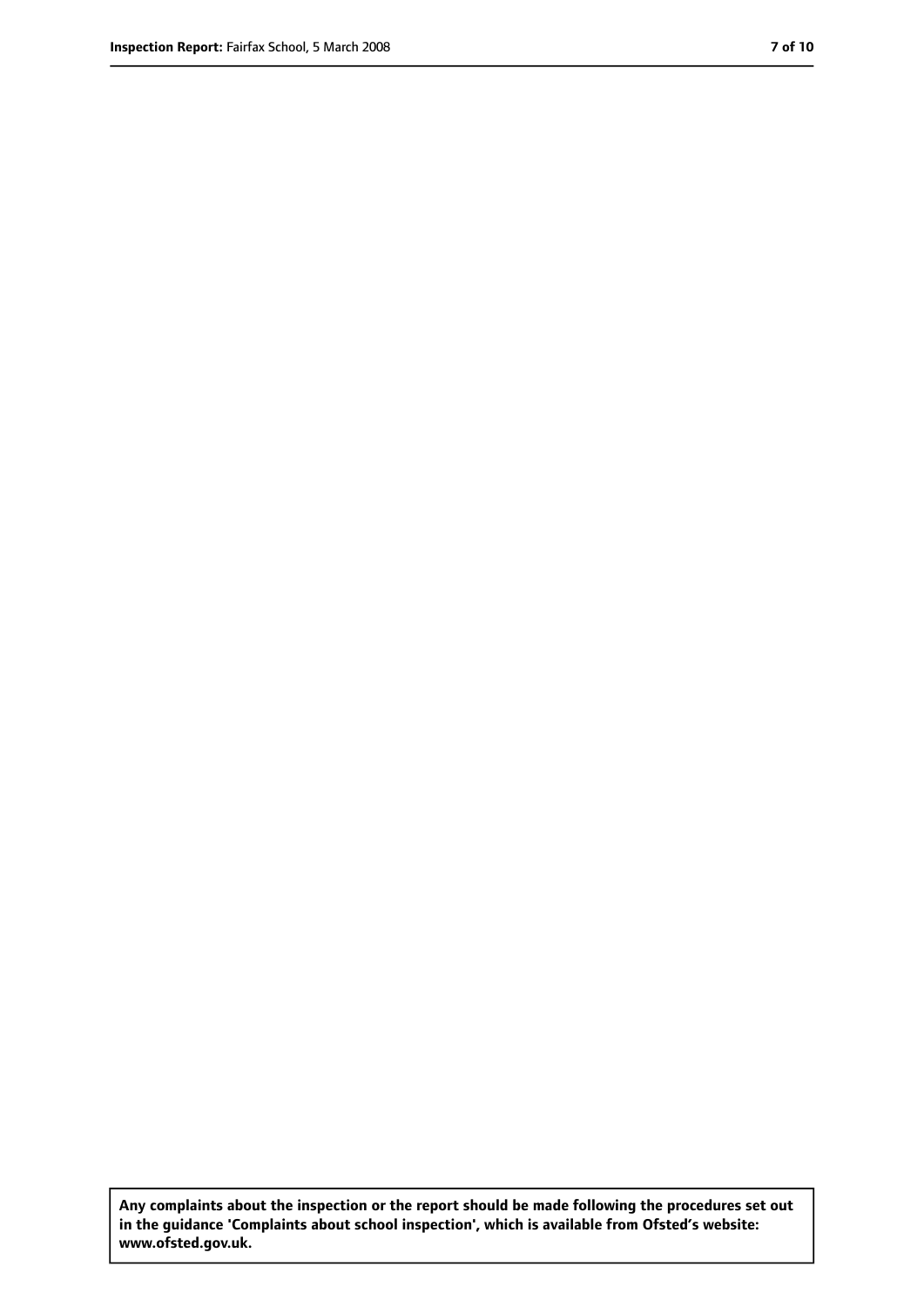# **Inspection judgements**

| Key to judgements: grade 1 is outstanding, grade 2 good, grade 3 | School         | $16-19$ |
|------------------------------------------------------------------|----------------|---------|
| satisfactory, and grade 4 inadequate                             | <b>Overall</b> |         |

## **Overall effectiveness**

| How effective, efficient and inclusive is the provision of<br>education, integrated care and any extended services in meeting<br>the needs of learners? |     |     |
|---------------------------------------------------------------------------------------------------------------------------------------------------------|-----|-----|
| Effective steps have been taken to promote improvement since<br>the last inspection                                                                     | Yes | Yes |
| How well does the school work in partnership with others to<br>promote learners' well-being?                                                            |     |     |
| The capacity to make any necessary improvements                                                                                                         |     |     |

## **Achievement and standards**

| How well do learners achieve?                                                                               |  |
|-------------------------------------------------------------------------------------------------------------|--|
| The standards <sup>1</sup> reached by learners                                                              |  |
| How well learners make progress, taking account of any significant<br>variations between groups of learners |  |
| How well learners with learning difficulties and disabilities make<br>progress                              |  |

## **Personal development and well-being**

| How good is the overall personal development and<br>well-being of the learners?                                  |  |
|------------------------------------------------------------------------------------------------------------------|--|
| The extent of learners' spiritual, moral, social and cultural                                                    |  |
| development                                                                                                      |  |
| The extent to which learners adopt healthy lifestyles                                                            |  |
| The extent to which learners adopt safe practices                                                                |  |
| How well learners enjoy their education                                                                          |  |
| The attendance of learners                                                                                       |  |
| The behaviour of learners                                                                                        |  |
| The extent to which learners make a positive contribution to<br>the community                                    |  |
| How well learners develop workplace and other skills that will<br>contribute to their future economic well-being |  |

## **The quality of provision**

| How effective are teaching and learning in meeting the<br>full range of the learners' needs?          |  |
|-------------------------------------------------------------------------------------------------------|--|
| How well do the curriculum and other activities meet the<br>range of needs and interests of learners? |  |
| How well are learners cared for, guided and supported?                                                |  |

 $^1$  Grade 1 - Exceptionally and consistently high; Grade 2 - Generally above average with none significantly below average; Grade 3 - Broadly average to below average; Grade 4 - Exceptionally low.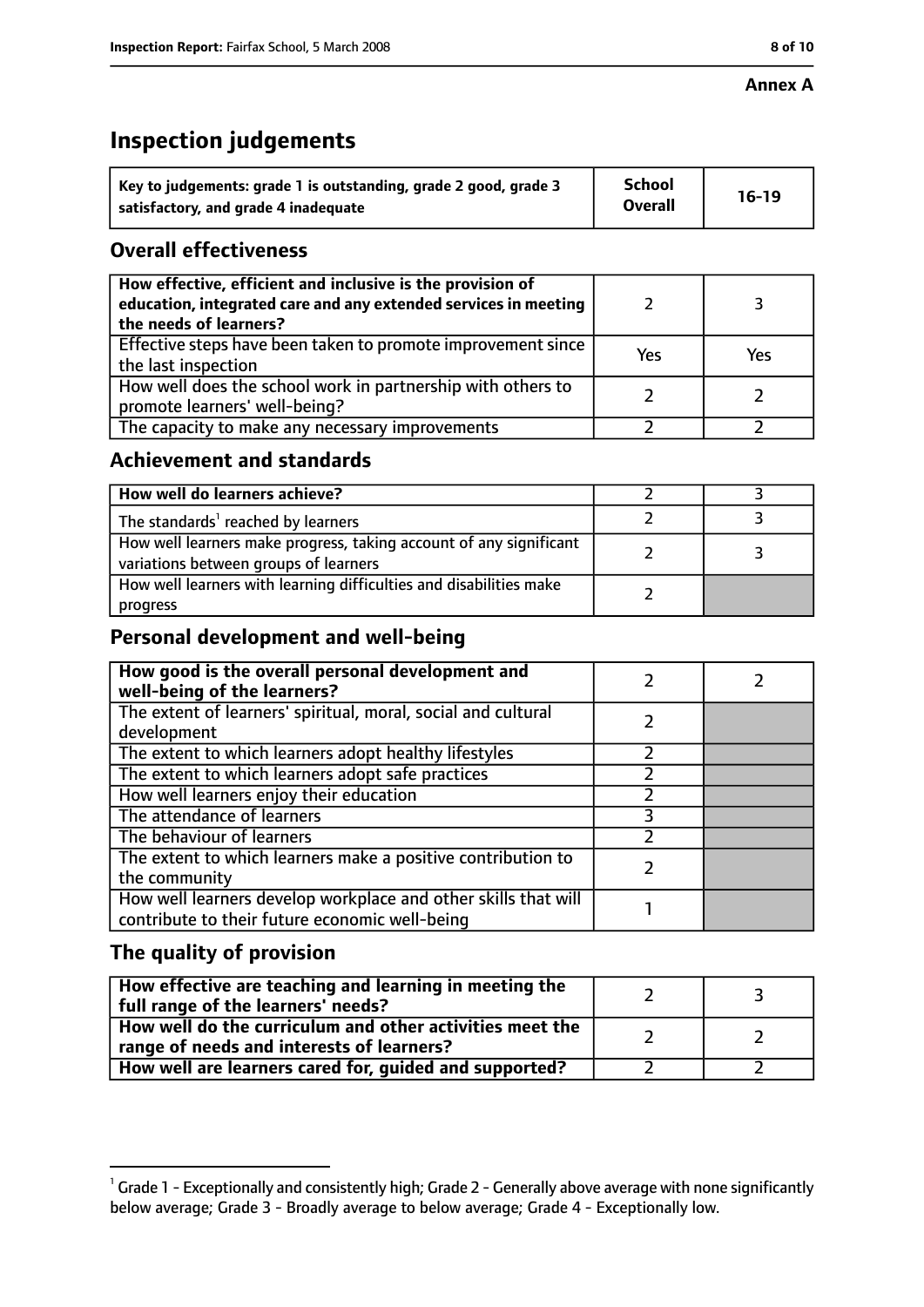#### **Annex A**

# **Leadership and management**

| How effective are leadership and management in raising<br>achievement and supporting all learners?                                                 | 7             |               |
|----------------------------------------------------------------------------------------------------------------------------------------------------|---------------|---------------|
| How effectively leaders and managers at all levels set clear<br>direction leading to improvement and promote high quality of<br>care and education | $\mathcal{P}$ |               |
| How effectively leaders and managers use challenging targets<br>to raise standards                                                                 | $\mathcal{P}$ |               |
| The effectiveness of the school's self-evaluation                                                                                                  | $\mathcal{P}$ | $\mathcal{P}$ |
| How well equality of opportunity is promoted and discrimination<br>tackled so that all learners achieve as well as they can                        | 7             |               |
| How effectively and efficiently resources, including staff, are<br>deployed to achieve value for money                                             | 2             |               |
| The extent to which governors and other supervisory boards<br>discharge their responsibilities                                                     | 7             |               |
| Do procedures for safequarding learners meet current<br>qovernment requirements?                                                                   | Yes           | Yes           |
| Does this school require special measures?                                                                                                         | No            |               |
| Does this school require a notice to improve?                                                                                                      | No            |               |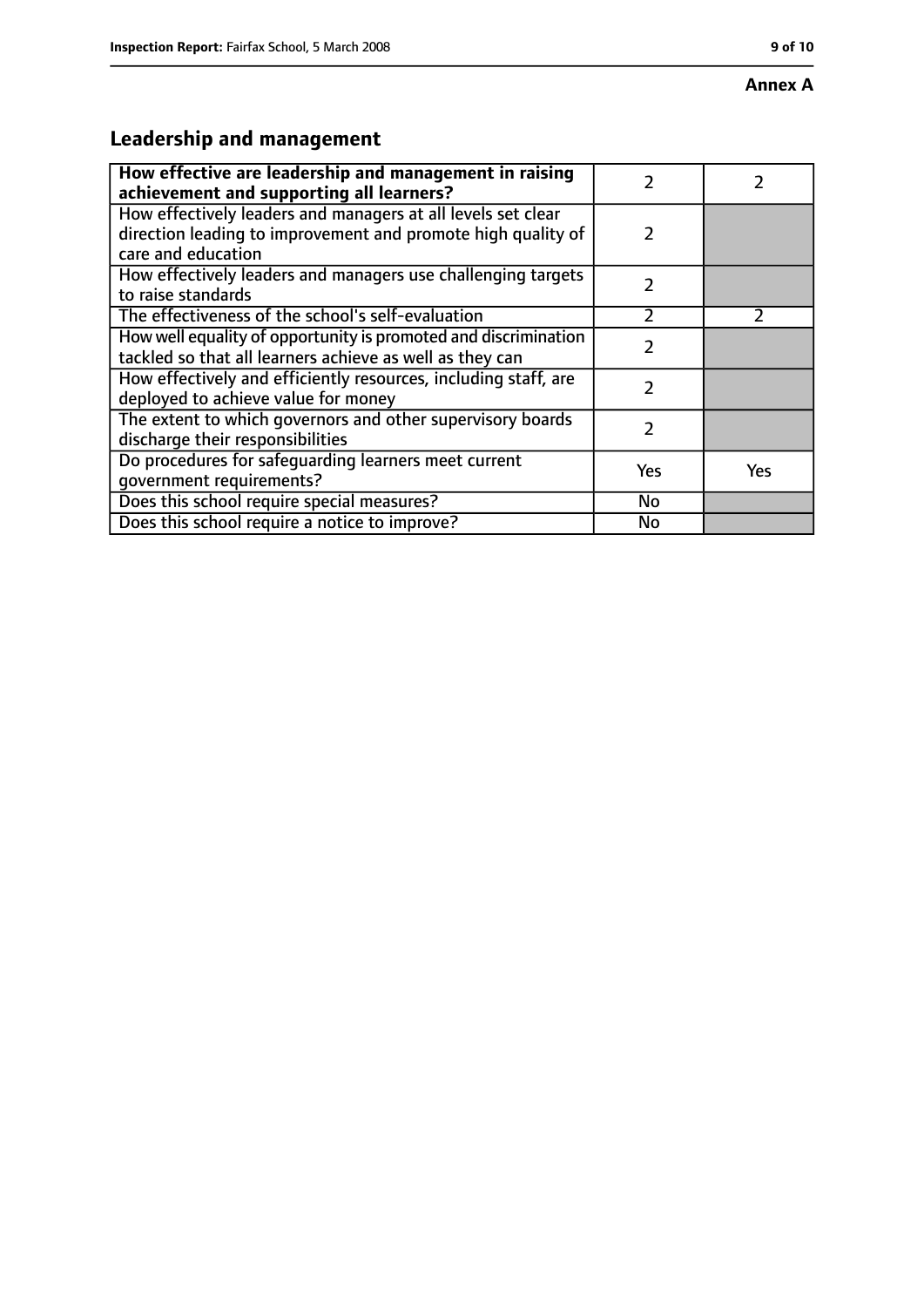#### **Annex B**

## **Text from letter to pupils explaining the findings of the inspection**

March 10 2008

#### Dear Students

Inspection of Fairfax School, Sutton Coldfield B75 7JT

Thank you for your warm welcome when we visited your school recently. It was a pleasure to observe your work and talk with some of you about this. Your views are important to us and we appreciated your openness and cooperation. It is very clear that most of you are pleased to attend Fairfax School and really value the way that your teachers care for you and help you to achieve good standards.

Our view is that your school provides you with a good education and that you are right to be proud of it. You make good progress by the end of Year 11. Progressin the sixth form is currently satisfactory and rapidly improving. The great majority of you have positive attitudes to learning and behave well. You make good progress in your learning because you are well taught and provided with good quality care, guidance and support. Your teachers know you well and do their best to meet your needs. They also try to ensure you enjoy school.

The school aims to achieve good examination results but also attaches importance to developing your personal and social skills and preparing you for adult life. We feel that your school is very successful in achieving this. The specialist nature of the school adds much in this respect and helps you to develop very good work-related skills for the future. Many of you are involved in sports, music, the arts and enterprise activities and value the very wide range of extra-curricular activities available to you. You have many opportunities to take responsibility and contribute to the life of the school, and many of you do this impressively.

Your school is well led and managed. Your headteacher provides good leadership and she is strongly supported by the senior staff and governors of the school. They are particularly good at analysing your progress and results and working out how things might be improved further. As a result, we feel sure your school will continue to improve. To do this, we have asked the headteacher and your teachers to continue their efforts to raise standards in science and languages and in the sixth form examination results. We have also asked all teachers to make sure you understand exactly what is expected of you in your work, and also that you are clear about what you need to do to improve it. You can help here by taking note of the advice offered and acting upon it. We feel sure you will continue to do well and look forward to hearing of your future success.

#### Best wishes

Judith Matharu Her Majesty's Inspector